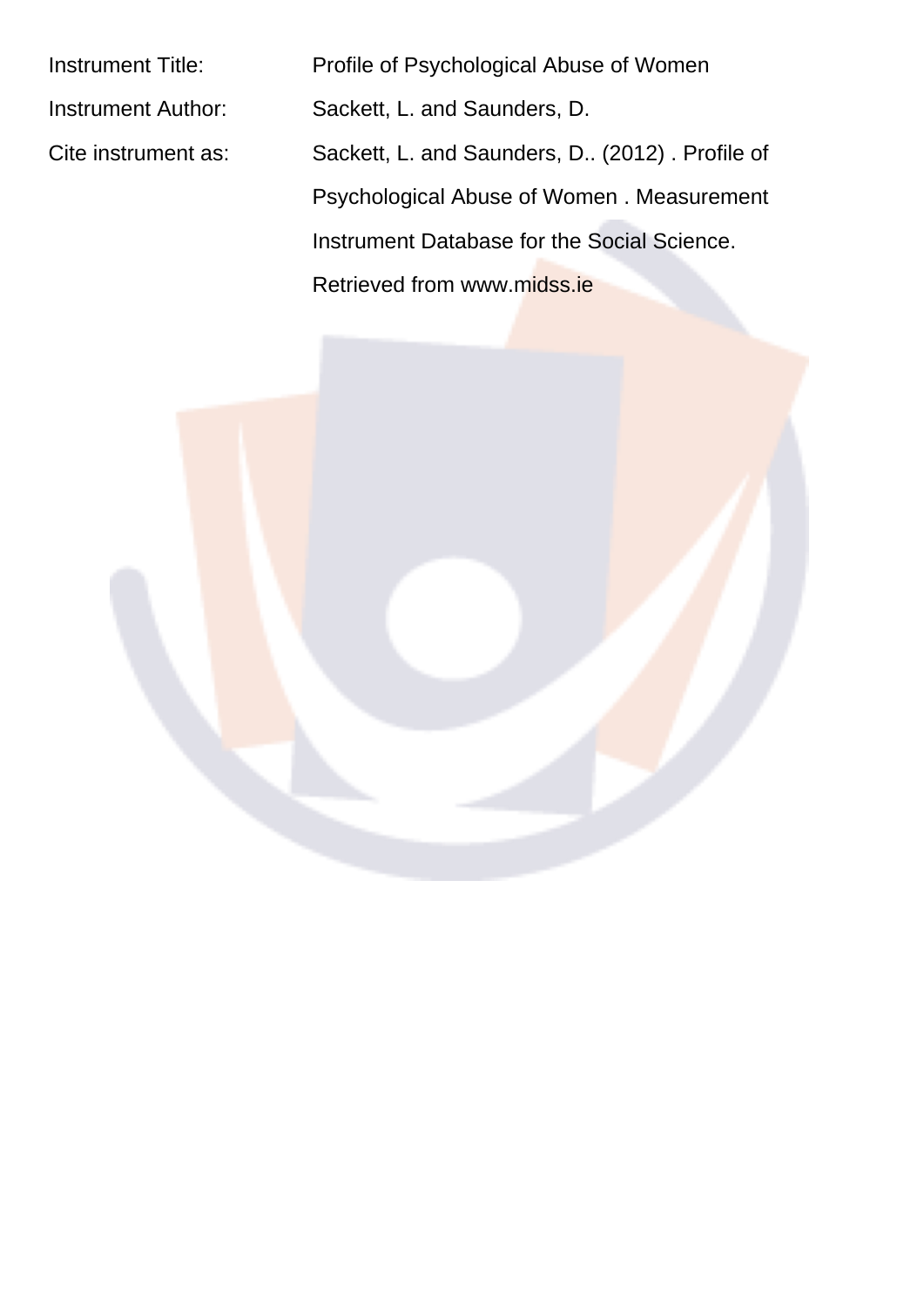## PROFILE OF PSYCHOLOGICAL ABUSE OF WOMEN

Please show below how often you have experienced each of the behaviors from your partner by circling either "never", "less than once a month", "once a month", "2-3 times a month", "once a week", "2-3 times a week", or "daily". If you are not sure of the exact frequency, please give your best estimate. If you are no longer with a partner, answer as though it was your last time with him

## HOW OFTEN DOES YOUR PARTNER:

1) Become angry if you want to be with someone else and not with him?

| never<br>(0) | less than<br>once a<br>month $(1)$ | once a<br>month<br>(2)                | 2-3 times<br>a month<br>(3)                               | once a<br>week<br>(4) | 2-3 times<br>a week<br>(5)<br>(6) | daily |
|--------------|------------------------------------|---------------------------------------|-----------------------------------------------------------|-----------------------|-----------------------------------|-------|
|              |                                    |                                       | 2) Ask that everything be done in an exact way?           |                       |                                   |       |
| never<br>(0) | less than<br>once a<br>month $(1)$ | once a<br>month<br>(2)                | 2-3 times<br>a month<br>(3)                               | once a<br>week<br>(4) | 2-3 times<br>a week<br>(5)<br>(6) | daily |
|              |                                    |                                       | 3) Not let you have your mail or telephone calls?         |                       |                                   |       |
| never<br>(0) | less than<br>once a<br>month $(1)$ | once a<br>month<br>(2)                | 2-3 times<br>a month<br>(3)                               | once a<br>week<br>(4) | 2-3 times<br>a week<br>(5)<br>(6) | daily |
|              |                                    |                                       | 4) Make you account for the time you spend away from him? |                       |                                   |       |
| never<br>(0) | less than<br>once a<br>month $(1)$ | once a<br>month<br>(2)                | 2-3 times<br>a month<br>(3)                               | once a<br>week<br>(4) | 2-3 times<br>a week<br>(5)<br>(6) | daily |
|              |                                    | 5) Ignore you when you start to talk? |                                                           |                       |                                   |       |
| never<br>(0) | less than<br>once a<br>month $(1)$ | once a<br>month<br>(2)                | 2-3 times<br>a month<br>(3)                               | once a<br>week<br>(4) | 2-3 times<br>a week<br>(6)<br>(5) | daily |
|              |                                    | 6) Say you're crazy or stupid?        |                                                           |                       |                                   |       |
| never<br>(0) | less than<br>once a<br>month $(1)$ | once a<br>month<br>(2)                | 2-3 times<br>a month<br>(3)                               | once a<br>week<br>(4) | 2-3 times<br>a week<br>(5)<br>(6) | daily |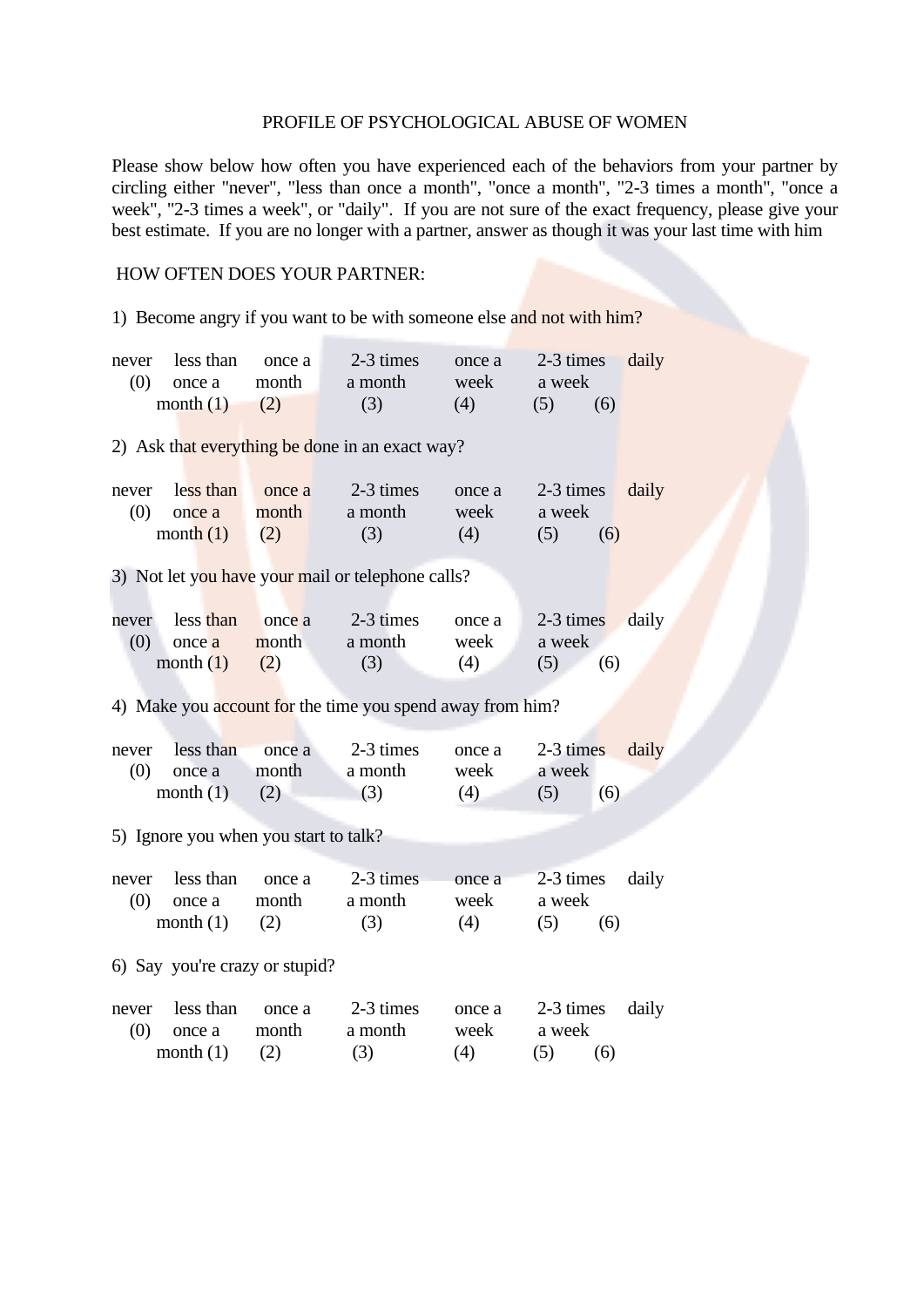7) Become jealous of your friends, family or pets?

| never<br>(0)                                             | less than<br>once a<br>month $(1)$       | once a<br>month<br>(2)              | 2-3 times<br>a month<br>(3)                                                                    | once a<br>week<br>(4) | 2-3 times<br>a week<br>(5)<br>(6) | daily |  |
|----------------------------------------------------------|------------------------------------------|-------------------------------------|------------------------------------------------------------------------------------------------|-----------------------|-----------------------------------|-------|--|
|                                                          |                                          |                                     | 8) Put you down if you cry or ask for emotional support?                                       |                       |                                   |       |  |
| never<br>(0)                                             | less than<br>once a<br>month $(1)$       | once a<br>month<br>(2)              | 2-3 times<br>a month<br>(3)                                                                    | once a<br>week<br>(4) | 2-3 times<br>a week<br>(5)<br>(6) | daily |  |
|                                                          |                                          | 9) Tell you that you are worthless? |                                                                                                |                       |                                   |       |  |
| never<br>(0)                                             | less than<br>once a<br>month $(1)$       | once a<br>month<br>(2)              | 2-3 times<br>a month<br>(3)                                                                    | once a<br>week<br>(4) | 2-3 times<br>a week<br>(6)<br>(5) | daily |  |
|                                                          |                                          |                                     | 10) Ask for detailed reports of your activities?                                               |                       |                                   |       |  |
| never<br>(0)                                             | less than<br>once a<br>month $(1)$       | once a<br>month<br>(2)              | 2-3 times<br>a month<br>(3)                                                                    | once a<br>week<br>(4) | 2-3 times<br>a week<br>(5)<br>(6) | daily |  |
|                                                          |                                          |                                     | 11) Ignore your need for help when you're sick or tired?                                       |                       |                                   |       |  |
| never<br>(0)                                             | less than<br>once a<br>month $(1)$       | once a<br>month<br>(2)              | 2-3 times<br>a month<br>(3)                                                                    | once a<br>week<br>(4) | 2-3 times<br>a week<br>(5)<br>(6) | daily |  |
|                                                          |                                          |                                     | 12) Tell you your cooking or cleaning is not right?                                            |                       |                                   |       |  |
| never<br>(0)                                             | less than<br>once a month<br>month $(1)$ | once a<br>(2)                       | 2-3 times<br>a month<br>(3)                                                                    | once a<br>week<br>(4) | 2-3 times<br>a week<br>(5)<br>(6) | daily |  |
| 13) Ridicule the things that you value most in yourself? |                                          |                                     |                                                                                                |                       |                                   |       |  |
| never<br>(0)                                             | less than<br>once a<br>month $(1)$       | once a<br>month<br>(2)              | 2-3 times<br>a month<br>(3)                                                                    | once a<br>week<br>(4) | 2-3 times<br>a week<br>(5)<br>(6) | daily |  |
| never<br>(0)                                             | less than<br>once a                      | once a<br>month                     | 14) Make critical comments about your work inside or outside the home?<br>2-3 times<br>a month | once a<br>week        | 2-3 times<br>a week               | daily |  |

month (1) (2) (3) (4) (5) (6)